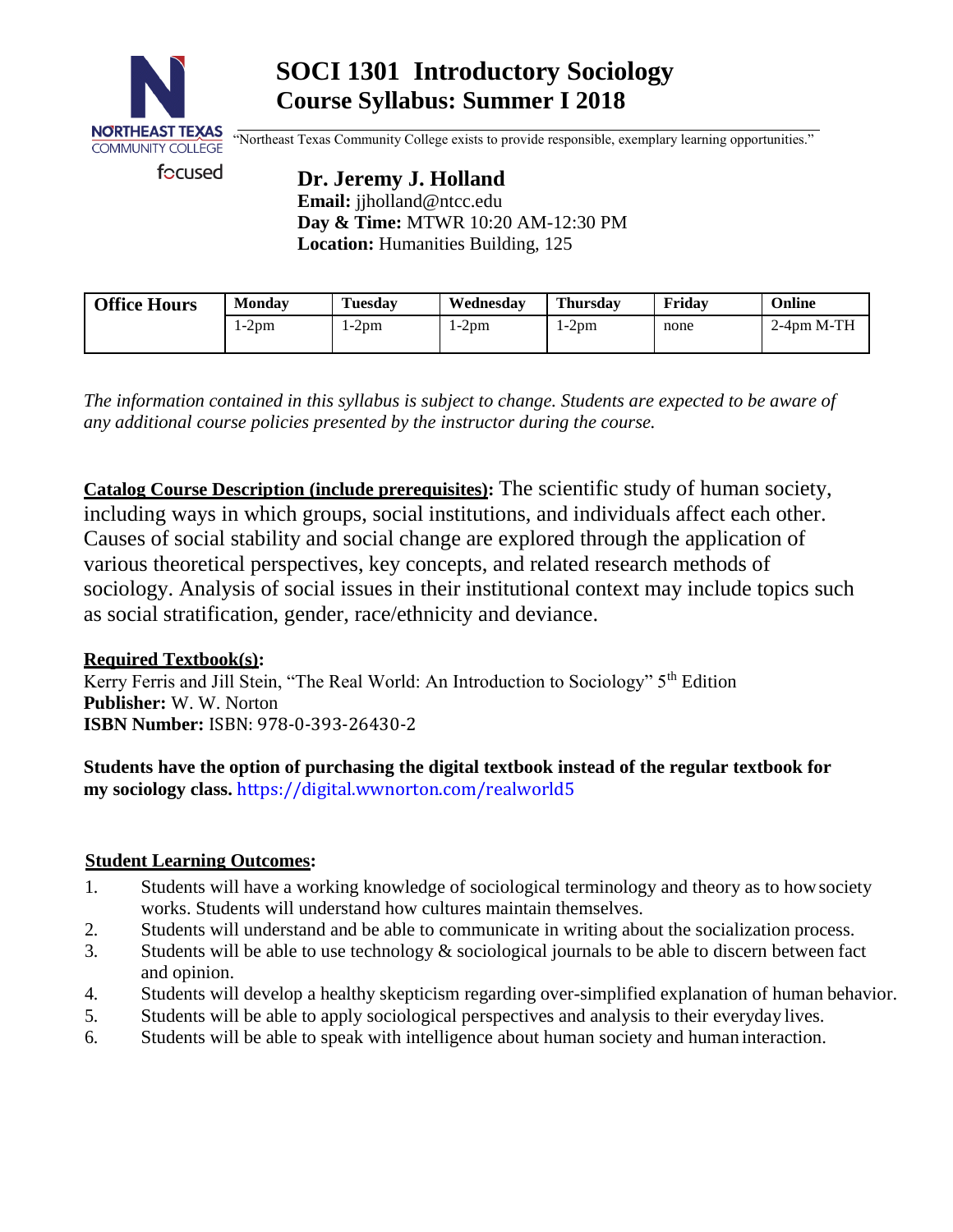| <b>WEEK ONE</b><br>(June 4th-7th)             | June 4: Chapter 1 Sociology and the Real World<br><b>June 5: Assigned Reading (Peter Berger)</b><br>June 6: Chapter 3 Culture<br><b>June 7: Exploring North American Sub-cultures</b>                                                                     |
|-----------------------------------------------|-----------------------------------------------------------------------------------------------------------------------------------------------------------------------------------------------------------------------------------------------------------|
| <b>WEEK TWO</b><br>$($ June 11th $-14$ th $)$ | June 11: Chapter 4 Socialization, Interaction & the Self<br><b>June 12: Assigned Reading (TBA)</b><br>June 13: Chapter 7 Social Class: The Structure of Inequality<br>June 14: Economic Reasons Behind Occupy Wall Street                                 |
| <b>WEEK THREE</b><br>$(June 18th-21st)$       | June 18: Chapter 8 Race & Ethnicity as a Lived Experience<br>June 19: Assigned Reading (Black Panther Party)<br>June 20: Chapter 9 Constructing Gender & Sexuality<br>June 21: Mid-Term Exam                                                              |
| <b>WEEK FOUR</b><br>$(June 25th-28th)$        | June 25: Chapter 10 Social Institutions: Politics (pp.277-290)<br><b>June 26: Assigned Reading (Political Advertising)</b><br>June 27: Chapter 10 Social Institutions: Religion (pp.302-311)<br><b>June 28: Assigned Reading (Moral Mondays Movement)</b> |
| <b>WEEK FIVE</b><br>$(July 2nd-5th)$          | July 2nd: Chapter 13 Leisure & Media: Study of Media (pp. 379-393)<br><b>July 3rd: Assigned Reading (Magazine Article)</b><br>July 4th: Chapter 16 Social Change (Exploring Multi-Modality Effects)<br><b>July 5th: Final Exam</b>                        |

# **Tests/Exams:**

There will be two (2) exams this semester. Exams consist of multiple choice, true/false, matching and essay questions. Questions are derived from your class slides, assignments and chapter lectures.

## **Evaluation/Grading Policy:**

Methods of Evaluation:

Attendance & Participation =  $10\%$ Three Page Cultural Analysis Essay (Due June 28th) = 20% Pop Quizzes  $= 30%$  $\angle$ Exams = 40%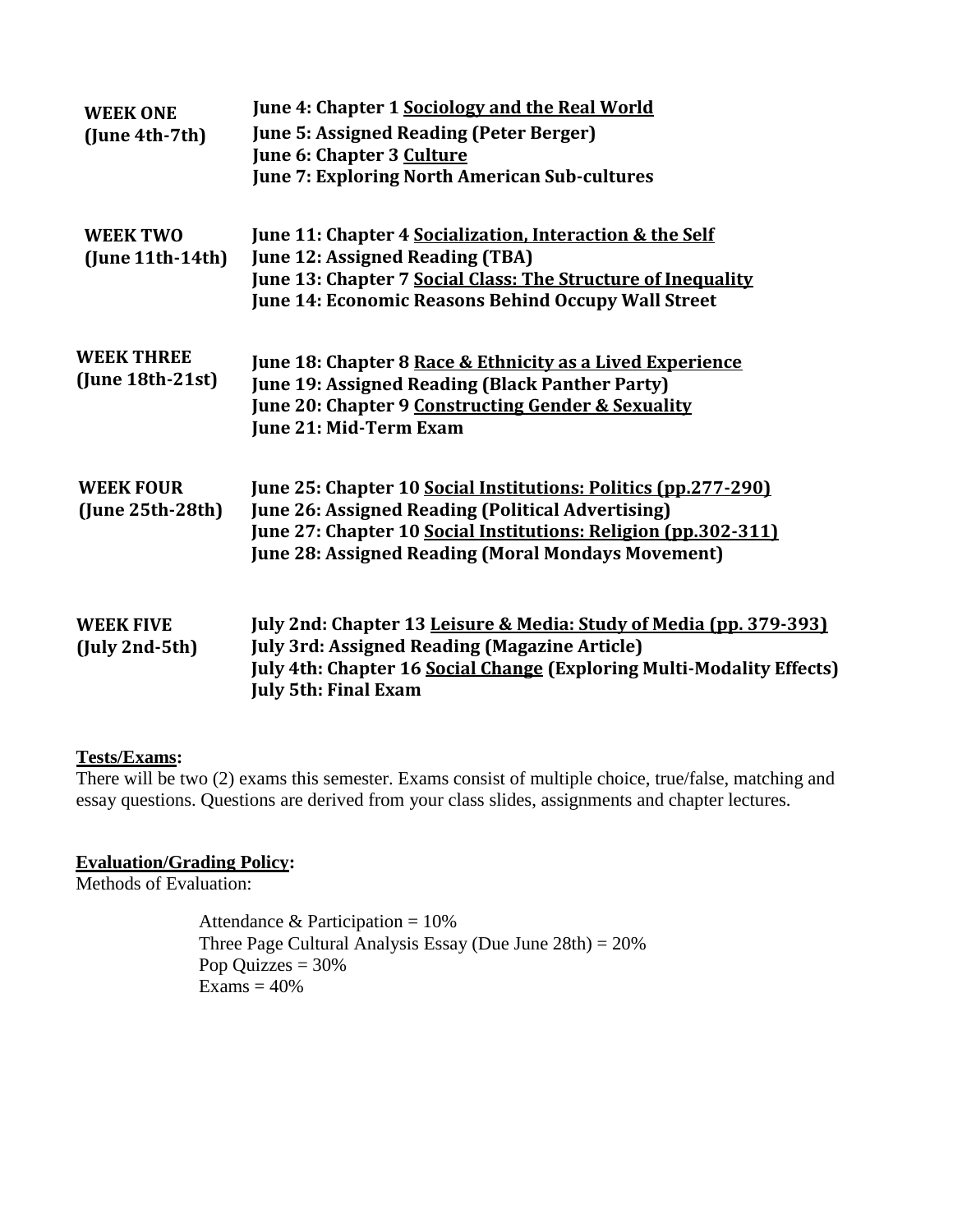## **Other Course Requirements:**

#### Participation:

It is expected that students will participate in the class each week by contributing to the discussion questions, completing assignments in a timely fashion, and asking questions of your classmates and the facilitator. Participation is expected. Please be respectful of your classmates in these discussions. Derogatory comments, inflammatory remarks, and violent references will not be tolerated.

#### **Student Responsibilities/Expectations:**

Students will be expected to follow all NTCC policies outlined in the NTCC Student Handbook.

## **NTCC Academic Honesty Statement:**

"Students are expected to complete course work in an honest manner, using their intellects and resources designated as allowable by the course instructor. Students are responsible for addressing questions about allowable resources with the course instructor. NTCC upholds the highest standards of academic integrity. This course will follow the NTCC Academic Honesty policy stated in the Student Handbook."

#### **Academic Ethics:**

The college expects all students to engage in academic pursuits in a manner that is beyond reproach. Students are expected to maintain complete honesty and integrity in their academic pursuit. Academic dishonesty such as cheating, plagiarism, and collusion is unacceptable and may result in disciplinary action. Refer to the student handbook for more information on this subject.

## **ADA Statement:**

It is the policy of NTCC to provide reasonable accommodations for qualified individuals who are students with disabilities. This College will adhere to all applicable federal, state, and local laws, regulations, and guidelines with respect to providing reasonable accommodations as required to afford equal educational opportunity. It is the student's responsibility to request accommodations. An appointment can be made with Shannin Garrett, Academic Advisor/Coordinator of Special Populations located in the College Connection. She can be reached at 903-434-8218. For more information and to obtain a copy of the Request for Accommodations, please refer to the NTCC website - [Special Populations](http://www.ntcc.edu/index.php?module=Pagesetter&func=viewpub&tid=111&pid=1)

## **Family Educational Rights and Privacy Act** (**FERPA**):

The Family Educational Rights and Privacy Act is a federal law that protects the privacy of student education records. The law applies to all schools that receive funds under an applicable program of the U.S. Department of Education. FERPA gives parents certain rights with respect to their children's educational records. These rights transfer to the student when he or she attends a school beyond the high school level. Students to whom the rights have transferred are considered "eligible students." In essence, a parent has no legal right to obtain information concerning the child's college records without the written consent of the student. In compliance with FERPA, information classified as "directory information" may be released to the general public without the written consent of the student unless the student makes a request in writing. Directory information is defined as: the student's name, permanent address and/or local address, telephone listing, dates of attendance, most recent previous education institution attended, other information including major, field of study, degrees, awards received, and participation in officially recognized activities/sports.